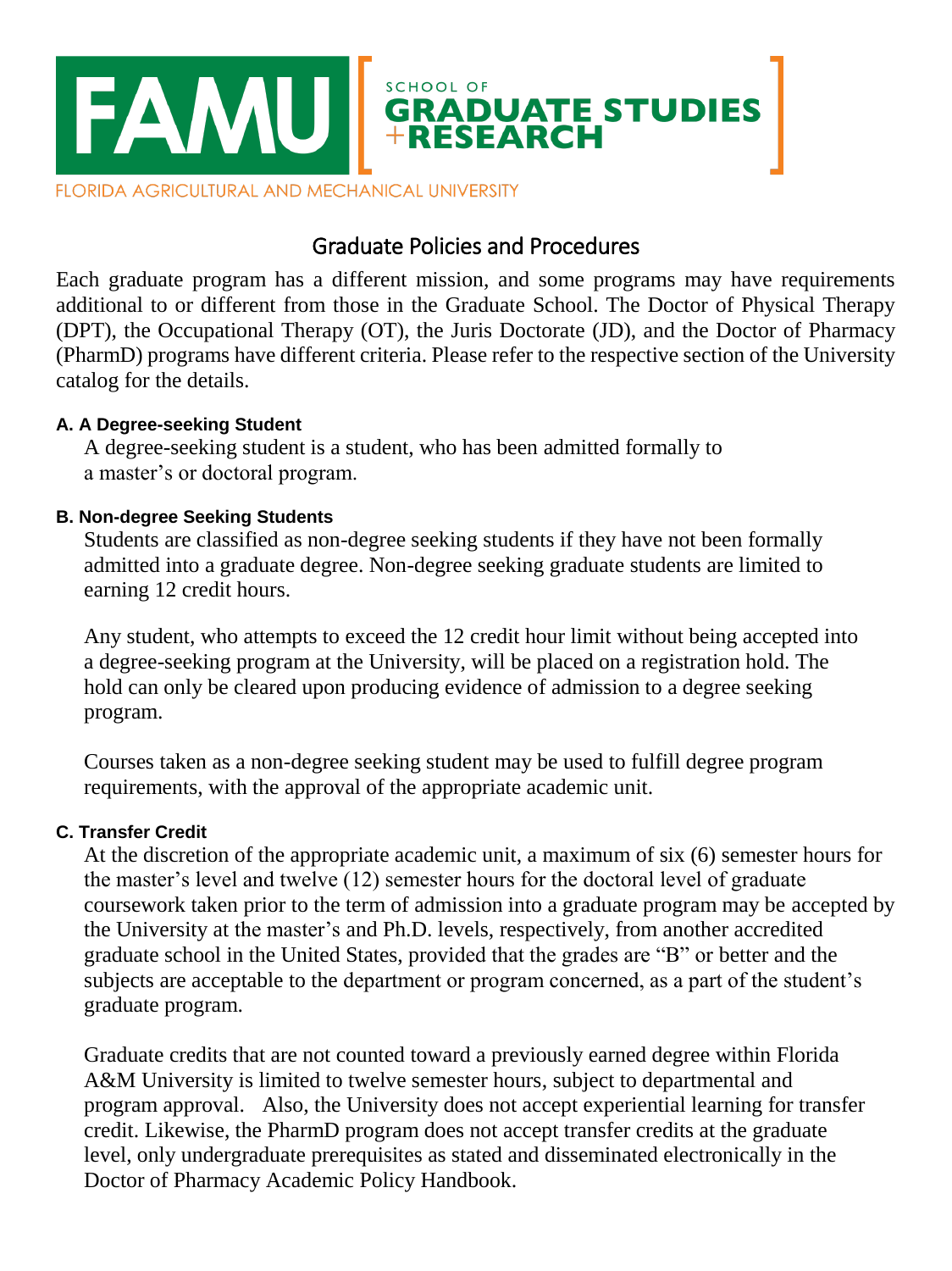

A transfer credit form must be completed by the student and approvals must be obtained from the program, and the college/school, and then by the Graduate Dean, no later than the end of the second semester that the student is in the program.

# **D. Graduate GPA**

- I. Upon admission into each degree or certificate program, a graduate GPA will be calculated based on the graduate courses taken at Florida A&M University (FAMU). The University requires that students maintain a graduate GPA of 3.0 or higher, in order to maintain regular graduate status, receive financial assistance, and to qualify for graduation.
- II. A graduate GPA will be calculated for non-degree students, based on the graduate courses they take at FAMU while in the non-degree status. Non-degree seeking students whose graduate GPA falls below a 3.0, will not be allowed to continue taking more graduate courses.
- III. The graduate GPA does not carry forward from one academic program to another.
- IV. If a graduate student is considering applying to a different graduate degree program, the student may apply to have the student's graduate grade point average (GPA) reset. If the request is approved by the Graduate Dean, then the Graduate Dean will request the Registrar to reset the GPA. The Registrar will annotate the student's permanent academic record to indicate that the GPA has been reset. However, all course work and grades will remain on the record, ensuring a true and accurate academic history. The resetting of the GPA may be effected only **once** during a student's graduate academic career and it is not available for degrees already earned.

**E. The minimum grade requirements for all graduate programs and degrees, except for the Doctor of Physical Therapy (DPT), the Occupational Therapy (OT), the Juris Doctorate (JD), and the Doctor of Pharmacy (PharmD) programs. Students should refer to the program requirements related to their respective degree program.** 

#### **1. Minimum grade requirements**

**a.** Only a grade of "B" or higher is acceptable for required courses in a graduate program. A student must repeat a required course if the student earns a grade lower than a "B".

**b.** Exceeding six semester hours or obtaining two courses with unsatisfactory grades ("C", "D", "F", or "U") in courses or in comprehensive or qualifying examinations is grounds for dismissal from a program for all degree-seeking and non-degree seeking students.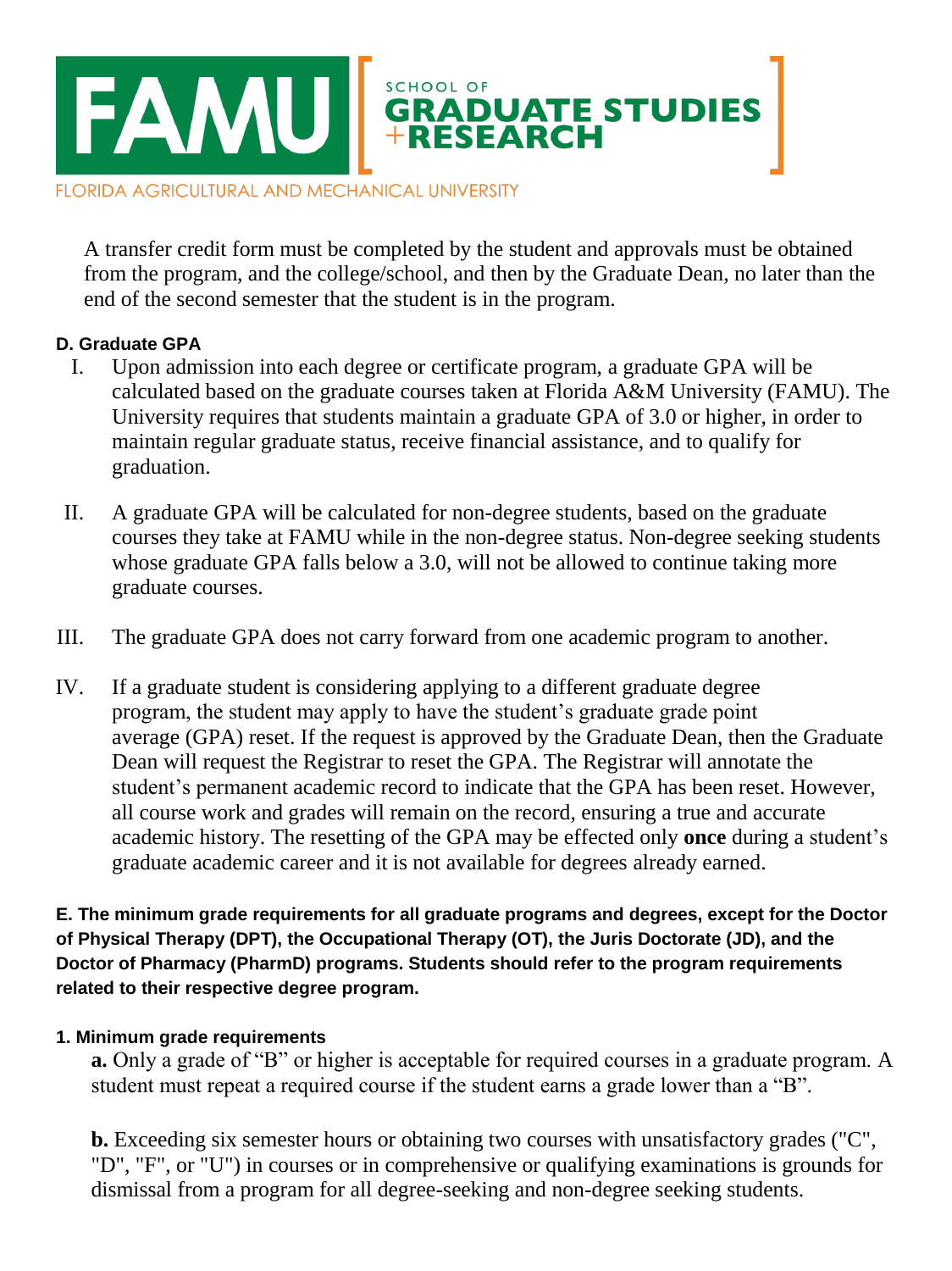

A course in which a student has received an unsatisfactory grade may be repeated only once. The course must carry the same course prefix, number, and description and may be taught at Florida A&M University (FAMU) or at Florida State University (FSU), under the FAMU-FSU cooperative program. Both grades will be used in computing the student's graduate GPA.

If the same course is neither available at FAMU nor at FSU at the time the student needs to repeat the course, then a substitute course may be approved as a transfer course by the student's advisor and taken from any institution within the State University (SUS). Please note that this transfer credit will not be factored into the FAMU graduate GPA.

## **2. Probation and Dismissal Policies and Procedures**

**a. Academic Probation and Dismissal -** A student will automatically be placed on probation, if the student's graduate cumulative GPA falls below 3.0. Any student on academic probation can only remain on probation for a maximum of nine semester hours (usually one semester) of letter-graded coursework. Documentation of the Academic Probation status will be imprinted on the student's university transcript by the Registrar at the beginning of the term in which the sanction is given, and this will serve as the official notification of probation to the student.

If a student is placed on probation, then the student will continue on probation until the student has completed nine (9) credit hours (usually one semester), after which the student's status will be reviewed. If the student's graduate cumulative GPA is above a 3.0, the student will be taken off probation. If the student's graduate cumulative GPA is below a 3.0, the student will be dismissed from the academic program.

A student, who is on Academic Probation, will be required to meet with the program director or the student's advisor, prior to the start of the following term, to review the student's educational plan in order to increase the student's chance of success in the program. Modifications of the plan may be made, as necessary, so that the student and the director will know exactly what conditions are required for the continued enrollment of the student in the program. Both the student and the program advisor/director should sign the plan.

After dismissal from one degree program, a student always has the option to apply to another degree program, and this option requires a completely new application. Previously dismissed students, who are accepted into new academic programs, will have a new graduate GPA.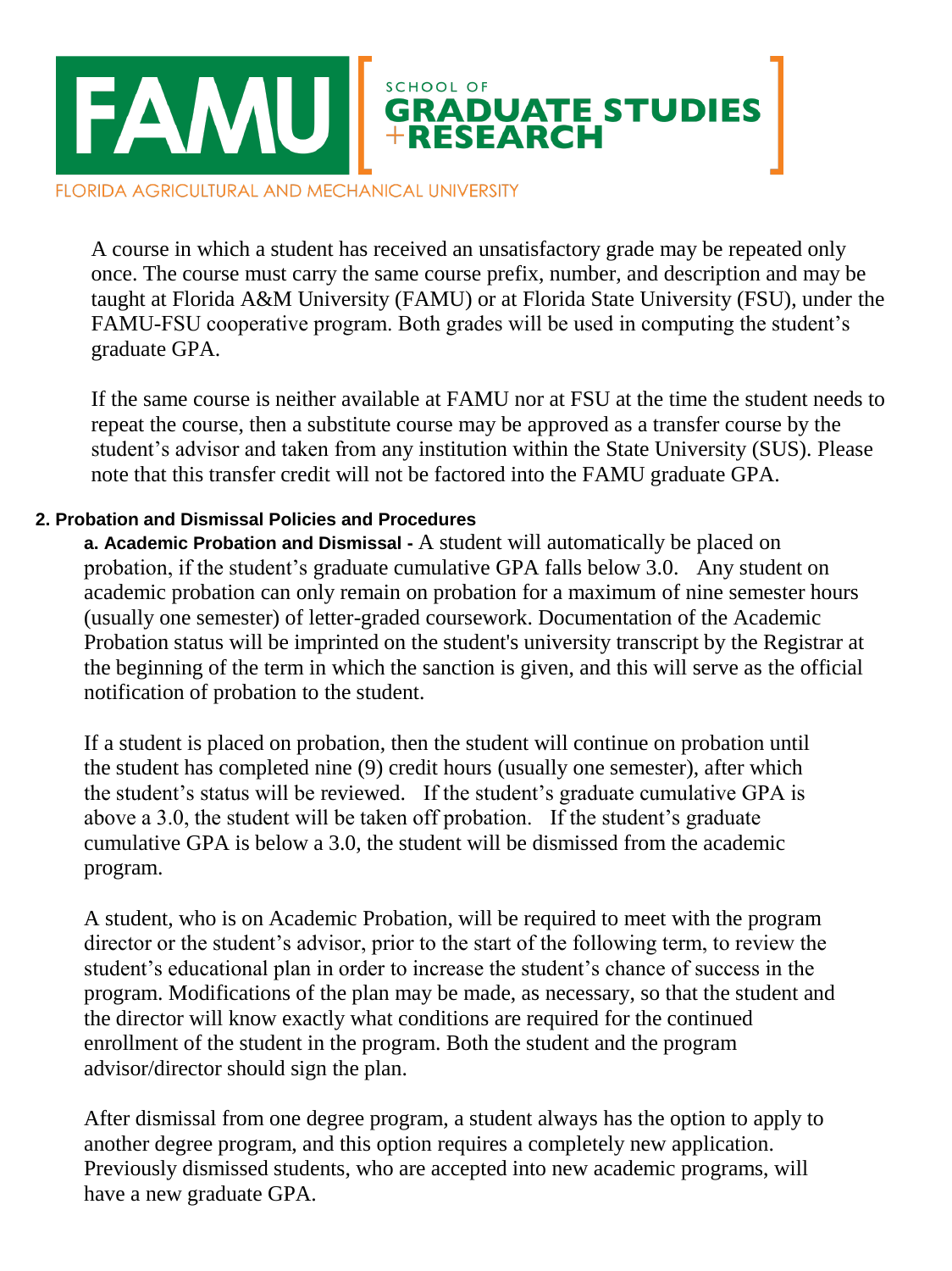

However, a graduate student whose cumulative GPA is less than 2.0 will be immediately dismissed from the degree program and will not be permitted to enroll in graduate courses, unless the student has been admitted into another graduate program or admitted as a non-degree student.

# **b. Appeal of Dismissal from an Academic Program**

Within the next semester following the dismissal, a student may appeal a dismissal decision to the College's or School's Graduate Committee. During this time, the student will not be allowed to take any coursework related to the program.

- I. If the College or School believes that the student has a high probability of succeeding, then the graduate program in which the student is enrolled may petition the Graduate Dean for a one semester extension. If the review and approval by the Graduate Dean occurs prior to the end of the drop/add registration period of the semester following the dismissal, then the student may be allowed to enroll that semester if the appeal is approved.
- II. If after reinstatement, the student fails to earn a cumulative graduate GPA of 3.0 or better at the end of the semester following the readmission or in any subsequent semester, then the student will be issued a final dismissal from his or her program without any opportunity for further appeal for retention.
- III. Students, with a graduate GPA less than 3.0, who are seeking readmission into a new academic program, may be admitted under restricted conditions that are prescribed by the new department.
- IV. Dismissed students will not be allowed to enroll in graduate courses unless they have been admitted to another graduate program, or allowed to enroll as non-degree seeking students taking classes with permission from the new program. With approval from the new graduate degree program, the student may transfer credits from courses with satisfactory grades ("B" grade or higher) into the new program, in accordance with the Transfer Credit policy stated previously.

# **3. Grade Appeal Policy and Procedures**

It is imperative that the academic grievances of graduate students be processed in an expeditious manner. A student must appeal the assigned grade in the following manner: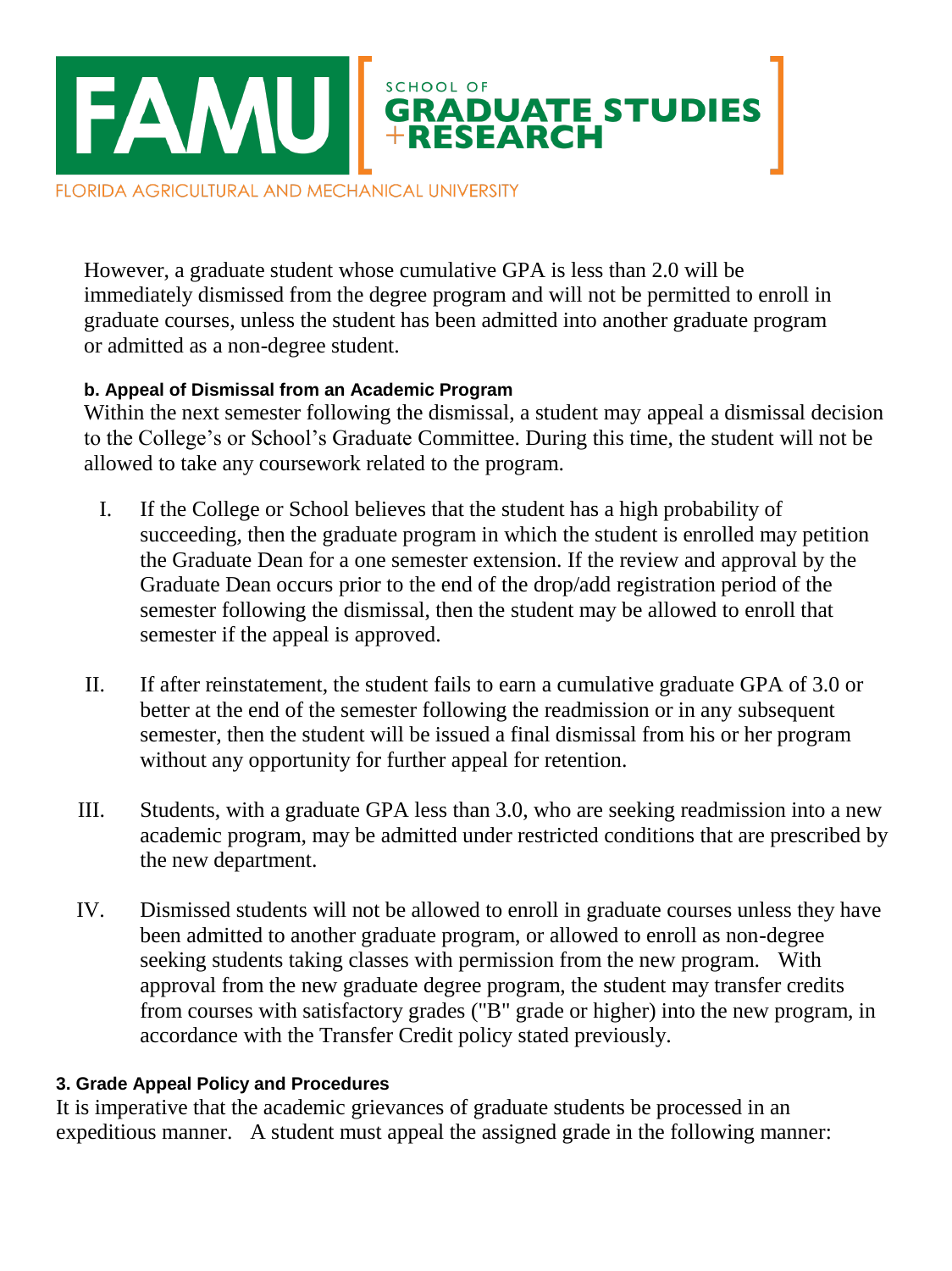# SCHOOL OF<br>GRADUATE STUDIES<br>+RESEARCH **EAMUI**

#### FLORIDA AGRICULTURAL AND MECHANICAL UNIVERSITY

**a.** All appeals regarding grade assignments must be made on an individual basis.

**b.** A student must follow the formal grade appeal process, as outlined in the student's college or school. If the student's appeal is unsuccessful in the school or college, then the student may follow the grade appeal process, as outlined by the Graduate Studies, to appeal the decision of the school or college to the Graduate Council.

**c.** Decisions of all appeals at each stage of the appeal process should be made within thirty working days of the grade variance from established policy.

**d.** A simple majority vote of the Graduate Council members present shall be required to make a grade exception.

**e.** A grade appeal may be made in writing by the student by outlining the facts and justifications for the appeal.

**f.** Normally, the student will be notified of the Graduate Council's decision, within thirty days of the receipt of the appeal.

**g.** If the student disagrees with the decision of the Graduate Council, the student may appeal the decision to the Provost, who shall make the final decision.

# **4. Specific grading policies of schools, colleges or programs**

**a**. Individual schools or colleges may establish program specific grading policies. These grading policies must first be approved by a simple majority vote of the Graduate Committee in the individual school, college, or program, prior to the approval of the Graduate Council and before they are established.

**b.** A simple majority by the Graduate Council members, who are present, is required for the approval of more restrictive grading policies.

# **5. Grades and Financial Assistance/Funding (Eligibility Requirements)**

**a.** Each graduate student, who receives any form of financial aid, must maintain the GPA stipulated above while carrying a full graduate load of credit hours. Only full-time, regularly admitted graduate students in good academic standing (cumulative graduate GPA of 3.0 or better) qualify for Financial Assistance (assistantships, fellowships, and/or tuition waivers).

Graduate student funding is time-limited and subject to the availability of funds. These work assignments for these students will be determined by their respective departmental supervisors or designees. Departments may make priority funding decisions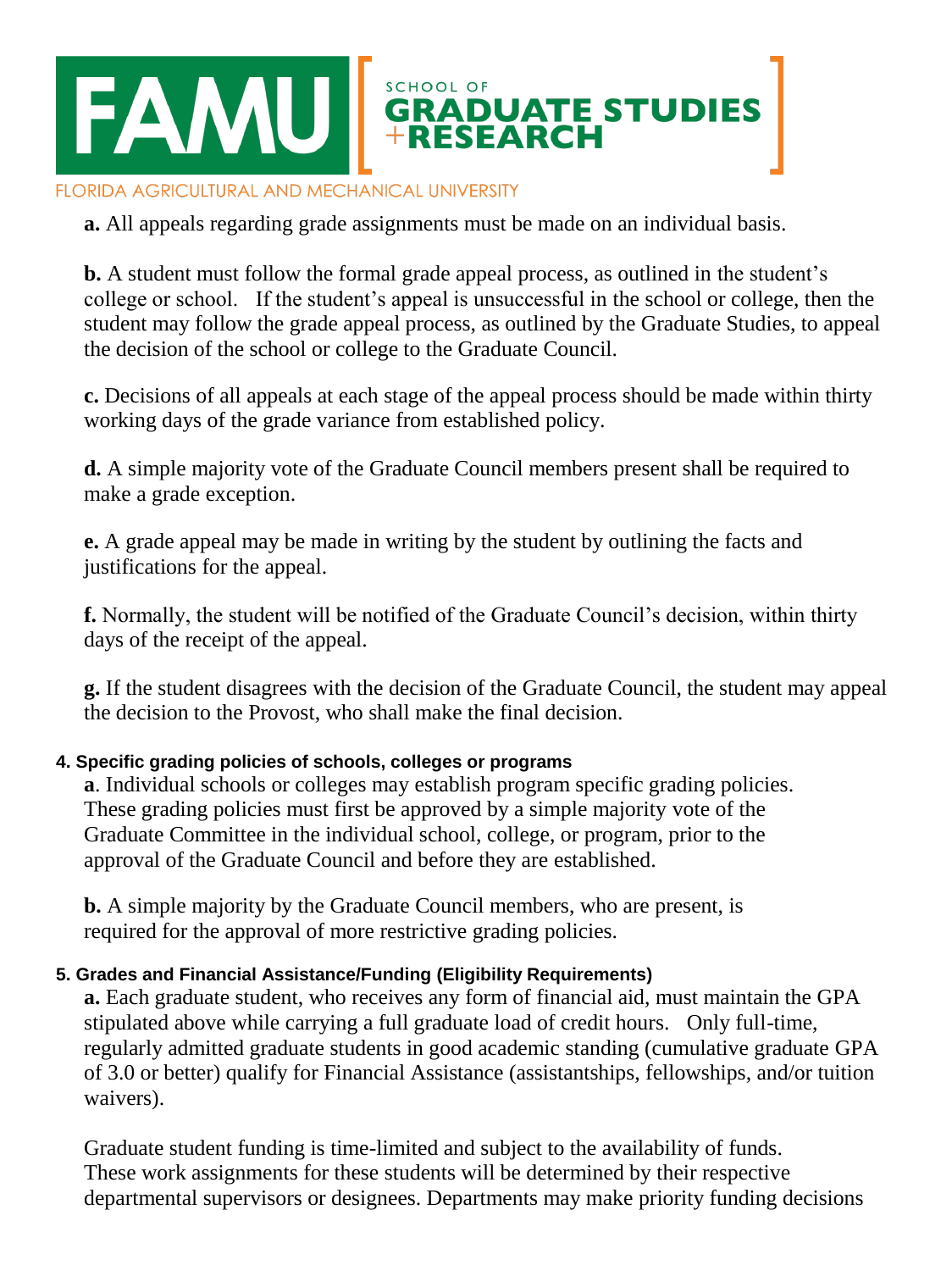

based on GPAs, standardized test scores, and/or related experience.

Any full-time degree seeking graduate student, whose cumulative GPA falls below 3.0, will be placed on probation. While on probation, such a full-time student may be eligible for financial assistance (other than financial aid) for a maximum of one semester after being placed on probation.

**b.** It is the responsibility of each graduate program director or student advisor of the respective school or college, to monitor each graduate student's credit hour load, grades, grade point average (GPA), and overall progress toward the degree. This director/advisor must report promptly to the graduate dean all actions, or recommended actions that should be taken for any student, who violates or is in default of the above policies and standards.

**c.** A full-time graduate credit load consists of a minimum of nine (9) hours in the fall and spring semesters and six (6) hours during the summer. A reduced load may be approved as a full-time load by the Graduate School for the summer semester or for students, who are completing their theses or dissertations, and who are being supported by the school or college.

**d.** Any graduate student, who fails to maintain the minimum credit hour load required, must be immediately removed from financial assistance with prompt documentary notice by the program director to the graduate dean.

**e.** Students, who have incomplete or "I" grades, may be eligible for financial assistance other than financial aid) for a maximum of one semester.

# **6. Incomplete Grades**

A grade of "I" (Incomplete) may be assigned by the instructor when a student is unable to complete a course due to extenuating circumstances, and when all requirements can be completed in a short time following the end of the term. The student is responsible for arranging with the instructor for the completion of the requirements of the course.

# **7. Continuous Registration**

Graduate students must maintain continuous enrollment in at least one credit hour in their respective academic programs and until all degree requirements have been completed. Students are required to enroll in at least one credit hour during the last semester in which they expect to graduate. Students, who are not in attendance during two consecutive semesters (exclusive of the summer semester), must re-apply for readmission to the university.